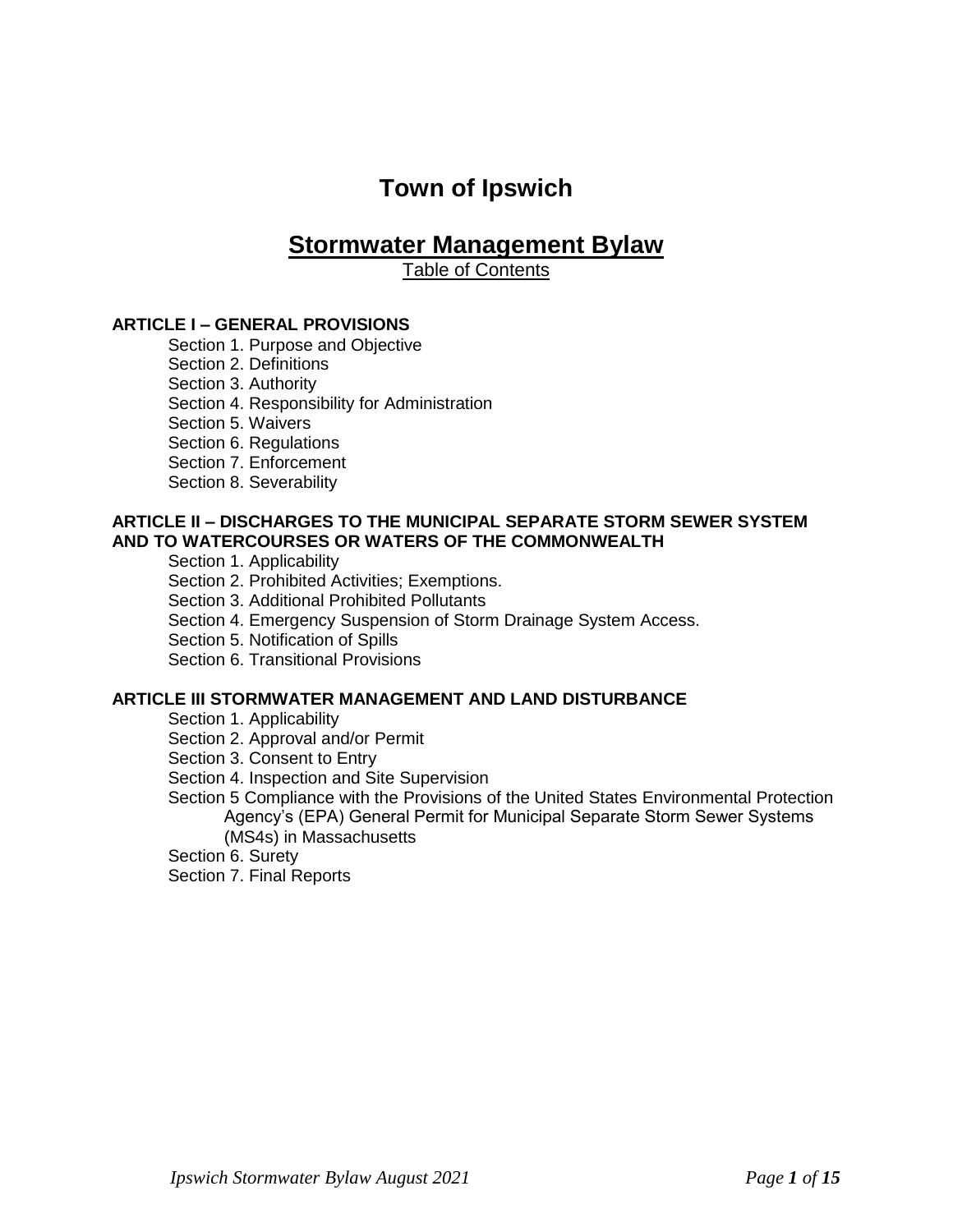## **ARTICLE I – GENERAL PROVISIONS**

#### **Section 1. Purpose and Objective**

A. The purpose of this bylaw is to protect public health, safety, general welfare, and the environment by regulating illicit connections and discharges to the storm drain system or, directly or indirectly, to a watercourse or into the waters of the Commonwealth. Its purpose is also to control the adverse effects of construction site stormwater runoff and post-construction runoff.

Stormwater runoff can be a major cause of:

- (1) Impairment of water quality and flow in lakes, ponds, streams, rivers, coastal waters, wetlands, groundwater and drinking water supplies;
- (2) Contamination of drinking water supplies;
- (3) Contamination of downstream coastal areas;
- (4) Alteration or destruction of aquatic and wildlife habitat;
- (5) Overloading or clogging of municipal stormwater management systems; and
- (6) Flooding.
- B. The objectives of this bylaw are to:
	- (1) Protect water resources;
	- (2) Comply with state and federal statutes and regulations relating to stormwater discharges including total maximum daily load requirements;
	- (3) Prevent and reduce pollutants from entering Ipswich's municipal separate storm sewer system (MS4);
	- (4) Prohibit illicit connections and unauthorized discharges to the MS4 and require their removal;
	- (5) Establish minimum construction and post construction stormwater management standards and design criteria for the regulation and control of stormwater runoff quantity and quality;
	- (6) Establish provisions for the long-term responsibility for, and maintenance of, structural stormwater control facilities and nonstructural stormwater best management practices to ensure that they continue to function as designed, are regularly maintained, and pose no threat to public safety; and
	- (7) Recognize the Town of Ipswich's legal authority to ensure compliance with the provisions of this bylaw through inspection, monitoring, and enforcement.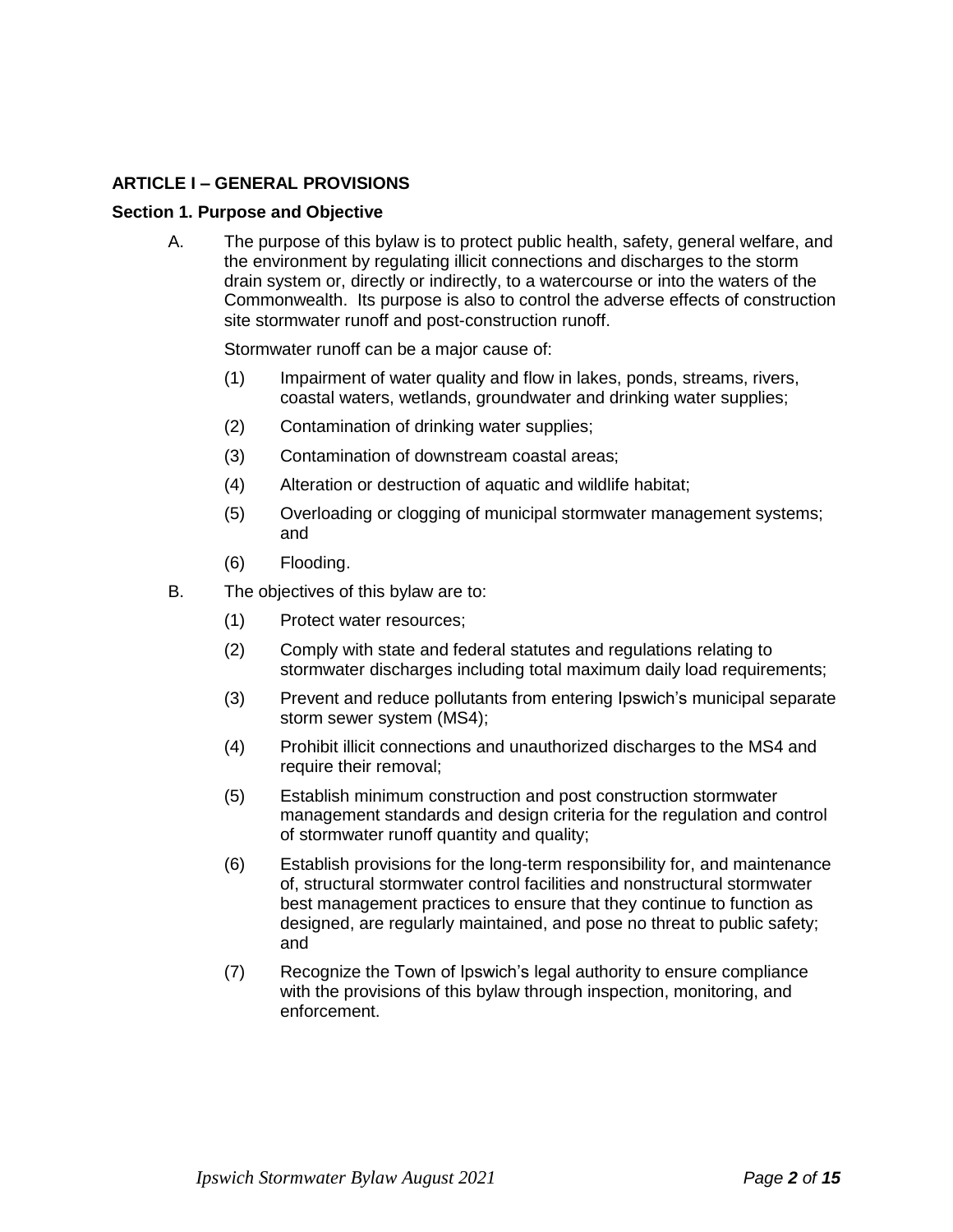## **Section 2. Definitions**

Unless a different definition is indicated in other sections of this bylaw, the following definitions and provisions shall apply throughout this bylaw. Additional definitions may be found within the Stormwater regulations:

ALTERATION OF DRAINAGE CHARACTERISTICS: Any activity on an area of land that changes the water quality, force, direction, timing or location of runoff flowing from the area. Such changes include: change from distributed runoff to confined or discrete discharge; change in the volume of runoff from the area; change in the peak rate of runoff from the area; and change in the recharge to groundwater on the area.

APPLICANT: Any person, individual, partnership, association, firm, company, corporation, trust, authority, agency, department, or political subdivision, of the Commonwealth or the Federal government, to the extent permitted by law, requesting a Stormwater Management Permit.

AS-BUILT DRAWING: Drawings that completely record and document applicable aspects and features of conditions of a project following construction using Stormwater Management Plans derived from a Stormwater Management Permit.

BEST MANAGEMENT PRACTICE (BMP): An activity, procedure, restraint, or structural improvement that helps to reduce the quantity or improve the quality of stormwater runoff.

CERTIFIED PROFESSIONAL IN EROSION AND SEDIMENT CONTROL (CPESC): A certified specialist in soil erosion and sediment control. This certification program, sponsored by the Soil and Water Conservation Society in cooperation with the American Society of Agronomy, provides the public with evidence of professional qualifications.

CLEAN WATER ACT: The Federal Water Pollution Control Act (33 U.S.C. § 1251 et seq.) as hereafter amended.

CLEARING: Any activity that removes the vegetative surface cover.

DEVELOPMENT: The modification of land to accommodate a new use or expansion of use, usually involving construction.

DISCHARGE OF POLLUTANTS: The addition from any source of any pollutant or combination of pollutants into the municipal storm drain system or into the waters of the United States or Commonwealth from any source.

EROSION: The wearing away of the land surface by natural or artificial forces such as wind, water, ice, gravity, or vehicle traffic and the subsequent detachment and transportation of soil particles.

EROSION AND SEDIMENTATION CONTROL PLAN: A document containing narrative, drawings and details developed by a qualified professional engineer (PE) or a Certified Professional in Erosion and Sedimentation Control (CPESC), which includes best management practices, or equivalent measures designed to control surface runoff, erosion and sedimentation during pre-construction and construction related land disturbing activities.

GRADING: Changing the level or shape of the ground surface.

GROUNDWATER: Water beneath the surface of the ground.

GRUBBING: The act of clearing land surface by digging up roots and stumps.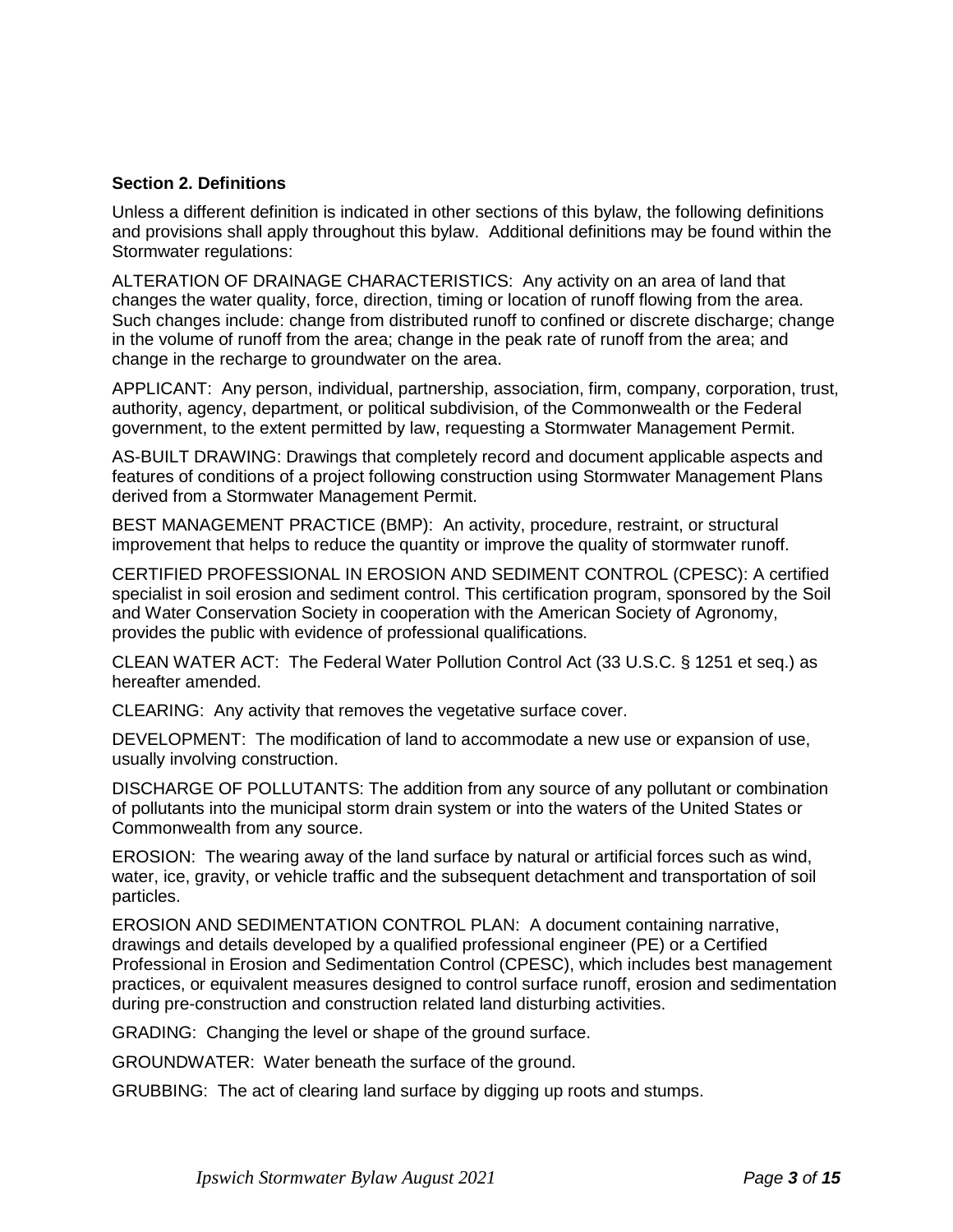HAZARDOUS MATERIAL: Any material which, because of its quantity, concentration, chemical, corrosive, flammable, reactive, toxic, infectious or radioactive characteristics, either separately or in combination with any substance or substances, constitutes a present or potential threat to human health, safety, welfare, or to the environment. Toxic or hazardous materials include any synthetic organic chemical, petroleum product, heavy metal, radioactive or infectious waste, acid and alkali, and any substance defined as "toxic" or "hazardous" under MGL c. 21C and c. 21E, and the regulations at 310 CMR 30.000 and 310 CMR 40.0000.

ILLICIT CONNECTION: A surface or subsurface drain or conveyance which allows an illicit discharge into the municipal storm drain system, including without limitation sewage, process wastewater, or wash water, and any connections from indoor drains, sinks, or toilets, regardless of whether said connection was previously allowed, permitted, or approved before the effective date of this bylaw.

ILLICIT DISCHARGE: Direct or indirect discharge to the municipal storm drain system or into a watercourse or the waters of the Commonwealth that is not composed entirely of stormwater, except as exempted in Article II, §2. The term does not include a discharge in compliance with a NPDES stormwater discharge permit or resulting from fire-fighting activities exempted pursuant to Article II, §2D(1) of this bylaw.

IMPERVIOUS SURFACE: Any material or structure on or above the ground that prevents water infiltrating the underlying soil. Impervious Surface includes without limitation roads, paved parking lots, sidewalks, and rooftops.

IMPOUNDMENT: A stormwater pond created by either constructing an embankment or excavating a pit which retains a permanent pool of water.

INFILTRATION: The act of conveying surface water into the ground to permit groundwater recharge and the reduction of stormwater runoff from a project site.

LAND-DISTURBING ACTIVITY: Any activity that causes a change in the position or location of soil, sand, rock, gravel, or similar earth material*;* results in an increased amount of runoff or pollutants; measurably changes the ability of a ground surface to absorb waters; involves clearing and grading; or results in an alteration of drainage characteristics.

LOAD ALLOCATION: The maximum concentration or mass of a pollutant which can be discharged to a waterway by non-point sources without causing a violation of surface water quality standards as established in an applicable TMDL.

LOT: An individual tract of land as shown on the current Assessor's Map for which an individual tax assessment is made. For the purposes of these regulations, a lot also refers to an area of a leasehold on a larger parcel of land, as defined in the lease agreement and shown by approximation on the Assessor's Map.

LOW IMPACT DEVELOPMENT TECHNIQUES: Innovative stormwater management systems that are modeled after natural hydrologic features. Low impact development techniques manage rainfall at the source using uniformly distributed decentralized micro-scale controls. Low impact development techniques use small cost-effective landscape features located at the lot level.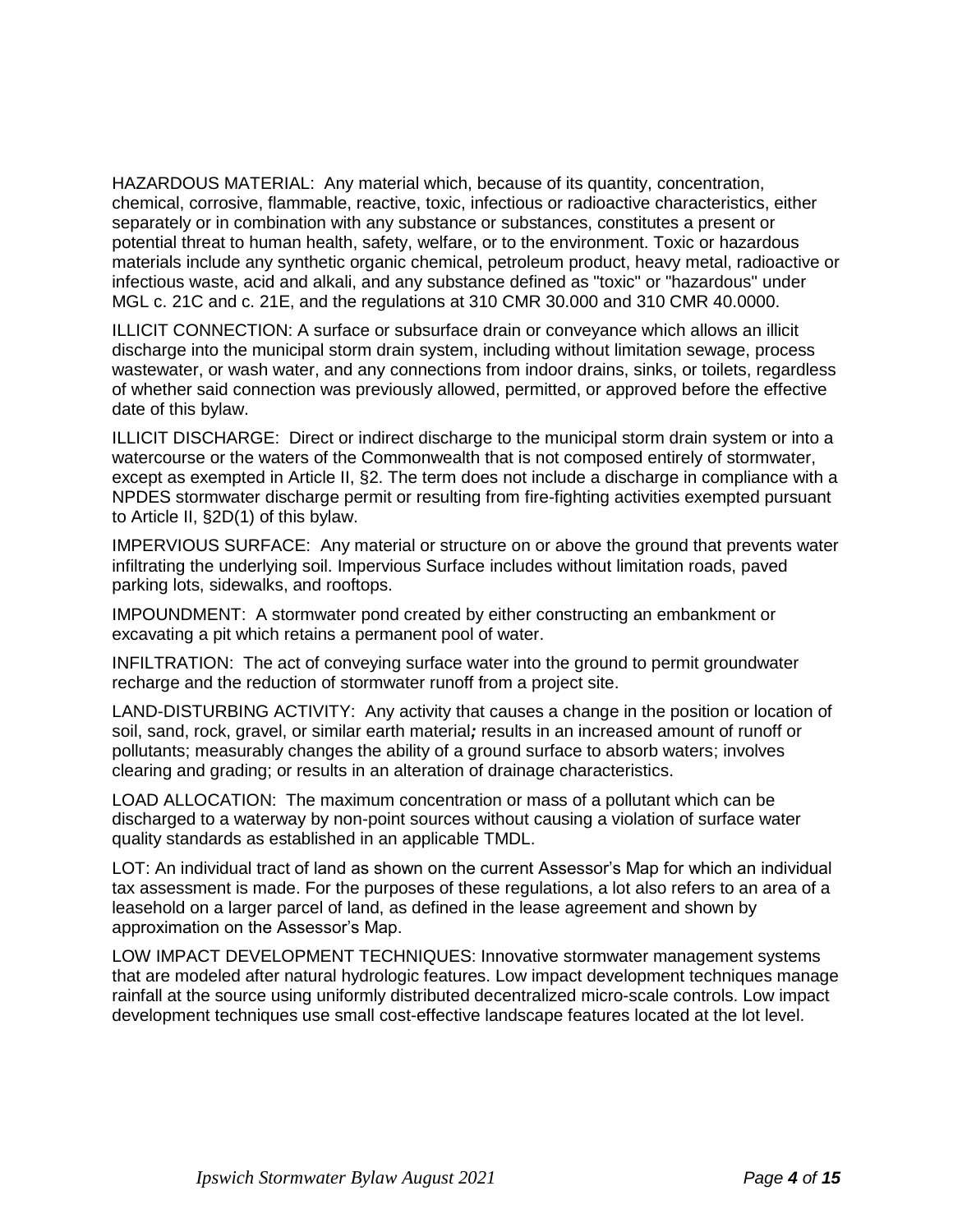MUNICIPAL SEPARATE STORM SEWER SYSTEM (MS4) or MUNICIPAL STORM DRAIN SYSTEM: The system of conveyances designed or used for collecting or conveying stormwater, including any road with a drainage system, street, gutter, curb, inlet, piped storm drain, pumping facility, retention or detention basin, natural or man-made or altered drainage channel, reservoir, and other drainage structure that together comprise the storm drainage system owned or operated by the Town of Ipswich.

NATIONAL POLLUTANT DISCHARGE ELIMINATION SYSTEM (NPDES) STORMWATER DISCHARGE PERMIT: A permit issued by United States Environmental Protection Agency or jointly with the Commonwealth of Massachusetts that authorizes the discharge of pollutants to waters of the United States.

NONPOINT SOURCE POLLUTION: Pollution from many diffuse sources caused by rainfall or snowmelt moving over and through the ground. As the runoff moves, it picks up and carries away natural and man-made pollutants finally depositing them into a water resource area.

NONSTORMWATER DISCHARGE: Discharge to the municipal storm drain system not composed entirely of stormwater.

OPERATION AND MAINTENANCE PLAN: A plan setting up the functional, financial and organizational mechanisms for the ongoing operation and maintenance of a stormwater management system to insure that it continues to function as designed.

OWNER: A person with a legal or equitable interest in property.

PERSON: An individual, partnership, association, firm, company, trust, corporation, agency, authority, department or political subdivision of the Commonwealth or the federal government, to the extent permitted by law, and any officer, employee, or agent of such person.

POINT SOURCE: Any discernible, confined, and discrete conveyance, including but not limited to, any pipe, ditch, channel, tunnel, conduit, well, discrete fissure, or container from which pollutants are or may be discharged.

PRACTICABLE: Practicable shall be defined as available and capable of being done after taking into consideration costs, existing technology, proposed use, and logistics in light of overall project purposes. Available and capable of being done means the alternative is obtainable and feasible. Project purposes shall be defined generally (e.g., single family home, residential subdivision, expansion of a commercial development).

PRE-CONSTRUCTION: All activity in preparation for construction.

POLLUTANT: Any element or property of sewage, agricultural, industrial or commercial waste, runoff, leachate, heated effluent, or other matter, whether originating at a point or nonpoint source, that is or may be introduced into any sewage treatment works, watercourse, or Waters of the Commonwealth. Pollutants include, but are not limited to:

- A. Paints, varnishes, and solvents;
- B. Oil and other automotive fluids;
- C. Nonhazardous liquid and solid wastes and yard wastes;
- D. Refuse, rubbish, garbage, litter, or other discarded or abandoned objects, ordnance, accumulations and floatables;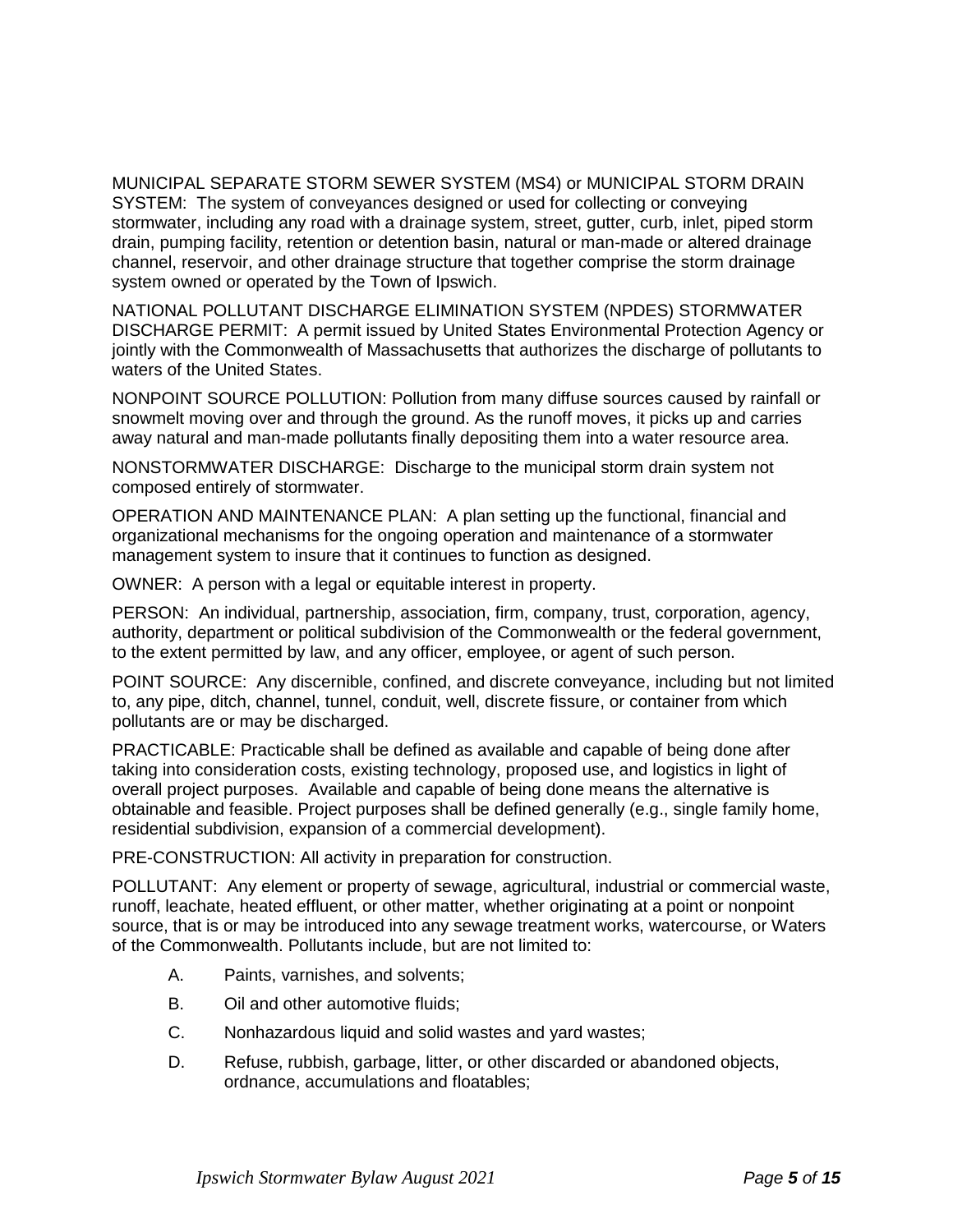- E. Pesticides, herbicides, and fertilizers;
- F. Hazardous materials and wastes;
- G. Sewage, fecal coliform and pathogens;
- H. Dissolved and particulate metals;
- I. Animal wastes;
- J. Rock, sand, salt, soils;
- K. Construction wastes and residues; and
- L. Noxious or offensive matter of any kind.

PROCESS WASTEWATER: Water which, during manufacturing or processing, comes into direct contact with or results from the production or use of any material, intermediate product, finished product, or waste product.

RECHARGE: The process by which groundwater is replenished by precipitation through the percolation of runoff and surface water through the soil.

REDEVELOPMENT: Development, rehabilitation, expansion, demolition, construction, land alteration, or phased projects that disturb the ground surface, including impervious surfaces, on previously developed sites. The creation of new areas of impervious surface or new areas of land disturbance on a site constitutes development*,* not redevelopment, even where such activities are part of a common plan which also involves redevelopment. Redevelopment includes maintenance and improvement of existing roadways including widening less than a single lane, adding shoulders, correcting substandard intersections, improving existing drainage systems and repaving; and remedial projects specifically designed to provide improved stormwater management such as projects to separate storm drains and sanitary sewers and stormwater retrofit projects. This definition shall not include roadway or parking lot maintenance projects that do not increase the area of impervious surface.

RUNOFF: Rainfall, snowmelt, or irrigation water flowing over the ground surface.

SEDIMENT: Mineral or organic soil material that is transported by wind or water, from its origin to another location; the product of erosion processes.

SEDIMENTATION: The process or act of deposition of Sediment.

SITE: Any lot or parcel of land or area of property where Land-Disturbing Activities are, were, or will be performed.

SOIL: Any earth, sand, rock, gravel, or similar material.

STORMWATER AUTHORITY: The Ipswich Conservation Commission or its authorized agent(s).

STORMWATER: Runoff from precipitation or snow melt and surface water runoff and drainage.

STORMWATER MANAGEMENT PLAN: A plan required as part of the application for a Stormwater Management Permit.

TOTAL MAXIMIM DAILY LOAD or TMDL: the greatest amount of a pollutant that a water body can accept and still meet water quality standards for protecting public health and maintaining the designated beneficial uses of those waters for drinking, swimming, recreation, and fishing. A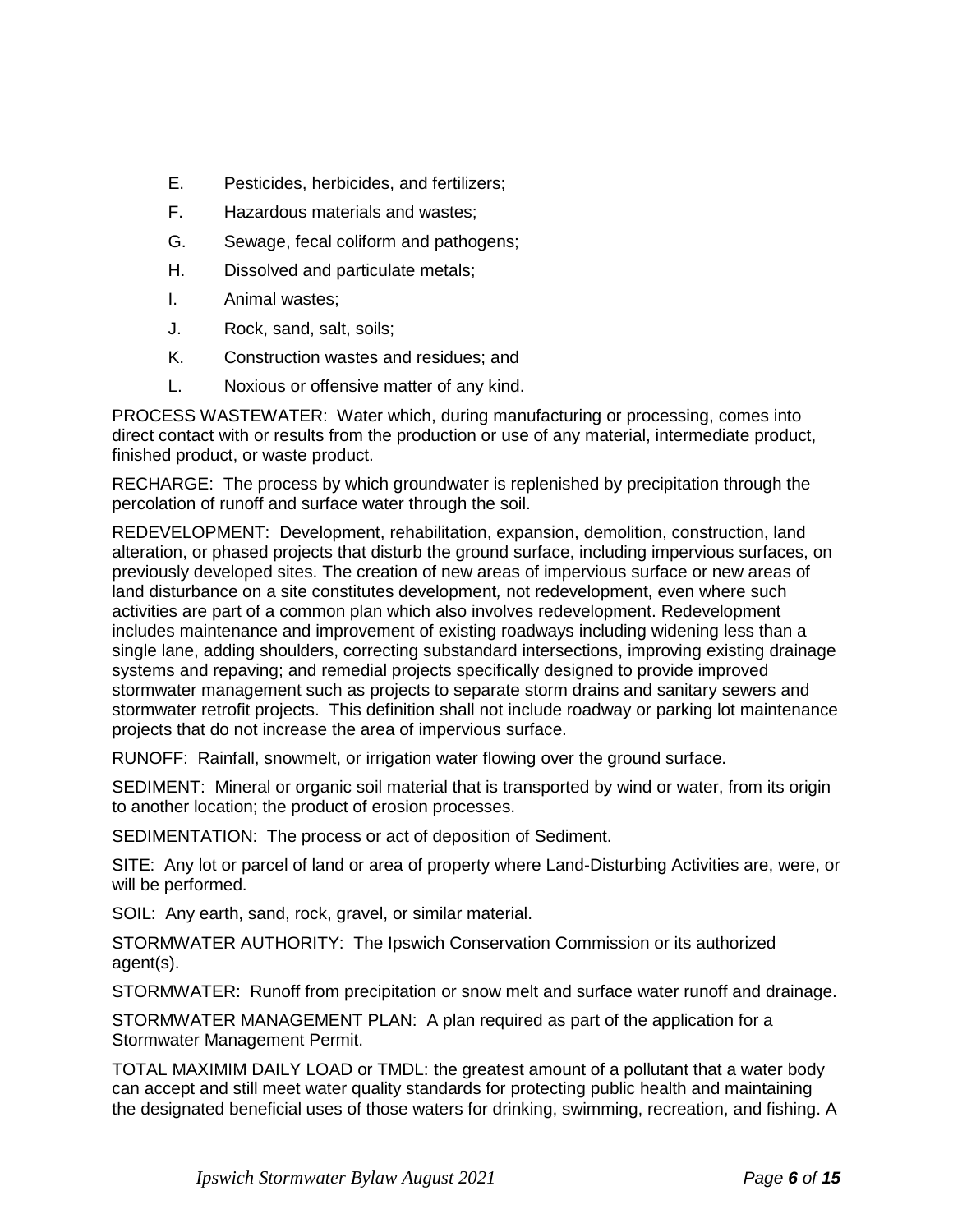TMDL is also a plan, adopted under the Clean Water Act, specifying how much of a specific pollutant can come from various sources, including stormwater discharges, and identifies strategies for reducing the pollutant discharges from these sources so as not to violate Massachusetts surface water quality standards. (314 CMR 4.00, et seq.)

TOTAL SUSPENDED SOLIDS OR TSS: Undissolved organic or inorganic particles in water**.**

VERNAL POOLS: Temporary bodies of freshwater which provide critical habitat for a number of vertebrate and invertebrate wildlife species.

WASTE LOAD ALLOCATION: The maximum concentration or mass of a pollutant which can be discharged to a waterway from point sources without causing a violation of surface water quality standards as established in an applicable TMDL.

WATERCOURSE: A natural or man-made channel through which water flows or a stream of water, including a river, brook or underground stream.

WATERS OF THE COMMONWEALTH: All waters within the jurisdiction of the Commonwealth, including, without limitation, rivers, streams, lakes, ponds, springs, impoundments, estuaries, wetlands, coastal waters, groundwater, and Waters of the United States as defined under the Federal Clean Water Act as hereafter amended.

WETLANDS: Tidal and non-tidal areas characterized by saturated or nearly saturated soils most of the year that are located between terrestrial (land-based) and aquatic (water-based) environments, including freshwater marshes around ponds and channels (rivers and streams), brackish and salt marshes; common names include marshes, swamps and bogs.

## **Section 3. Authority**

This bylaw is adopted under authority granted by the Home Rule Amendment of the Massachusetts Constitution, the Massachusetts home rule statutes, and the regulations of the Federal Clean Water Act, 40 CFR 122.34.

#### **Section 4. Responsibility for administration**

A. Stormwater Authority shall administer, implement and enforce this bylaw. Any powers granted to or duties imposed upon Stormwater Authority may be delegated in writing by Stormwater Authority to its employees or agents.

#### **Section 5. Waivers**

- A. The Stormwater Authority, or its authorized agent, may waive strict compliance with any requirement of this bylaw or the rules and regulations promulgated hereunder, where such action is:
	- (1) allowed by federal, state and local statutes and/or regulations; and
	- (2) in the public interest; and
	- (3) not inconsistent with the purpose and intent of this bylaw.
- B. Any person seeking a waiver must submit a written waiver request. Such a request shall be accompanied by an explanation or documentation supporting the waiver request and demonstrating that strict application of the bylaw does not further the purposes or objectives of this bylaw.
- C. All waiver requests shall require a public hearing.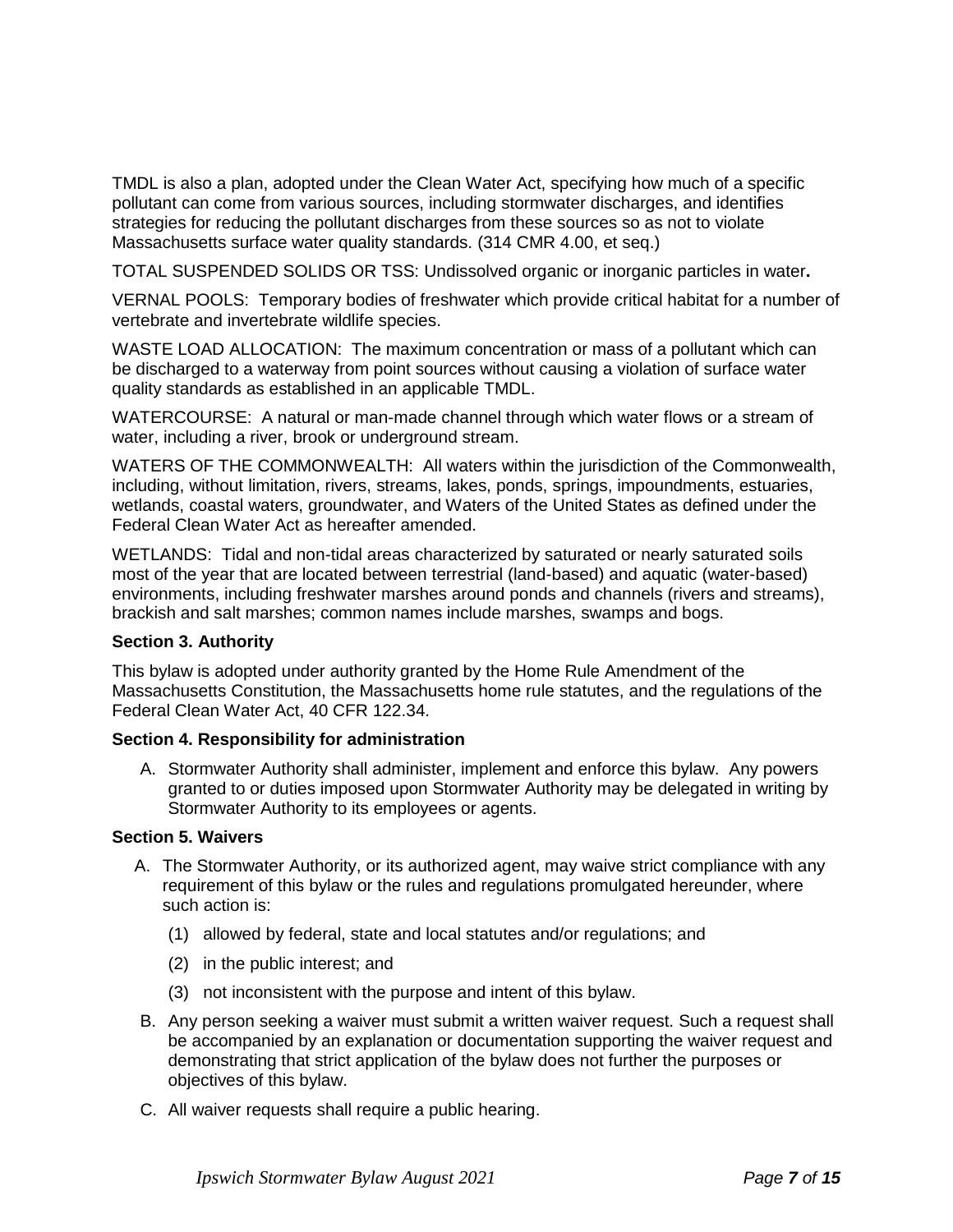D. If in the opinion of the Stormwater Authority or its authorized agent, additional time or information is required for review of a waiver request, the Stormwater Authority may continue a hearing to a date certain announced at the meeting. In the event the applicant objects to a continuance, or fails to provide requested information, the waiver request shall be denied.

#### **Section 6. Regulations**

- A. The Stormwater Authority shall adopt within one (1) year, and may periodically amend, regulations, rules and/or written guidance relating to the terms, conditions, definitions, enforcement, fees, procedures and administration of this Stormwater Management bylaw by majority vote after conducting a public hearing to receive comments. Such hearing shall be advertised in a newspaper of general local circulation, at least fourteen (14) calendar days prior to the hearing date. Failure of the Stormwater Authority to issue such rules, or regulations, or a legal declaration of their invalidity by a court, shall not act to suspend or invalidate the effect of this bylaw.
- B. Stormwater Management regulations, rules or guidance shall identify thresholds and requirements for Stormwater Management Permits required by this bylaw and consistent with or more stringent than the most recent Small Municipal Separate Sewer System General Permit (MS4).
- C. Stormwater Management regulations may identify one or more categories of projects (e.g., Major versus Minor) that, because of their size, scope and common features or characteristics, may be approved by one or more agents of the Stormwater Authority rather than by a majority of Stormwater Authority members pursuant to Article III of this bylaw. For such projects, the Stormwater Authority will identify minimum stormwater management standards pursuant to this bylaw, compliance with which is required before the project is approved.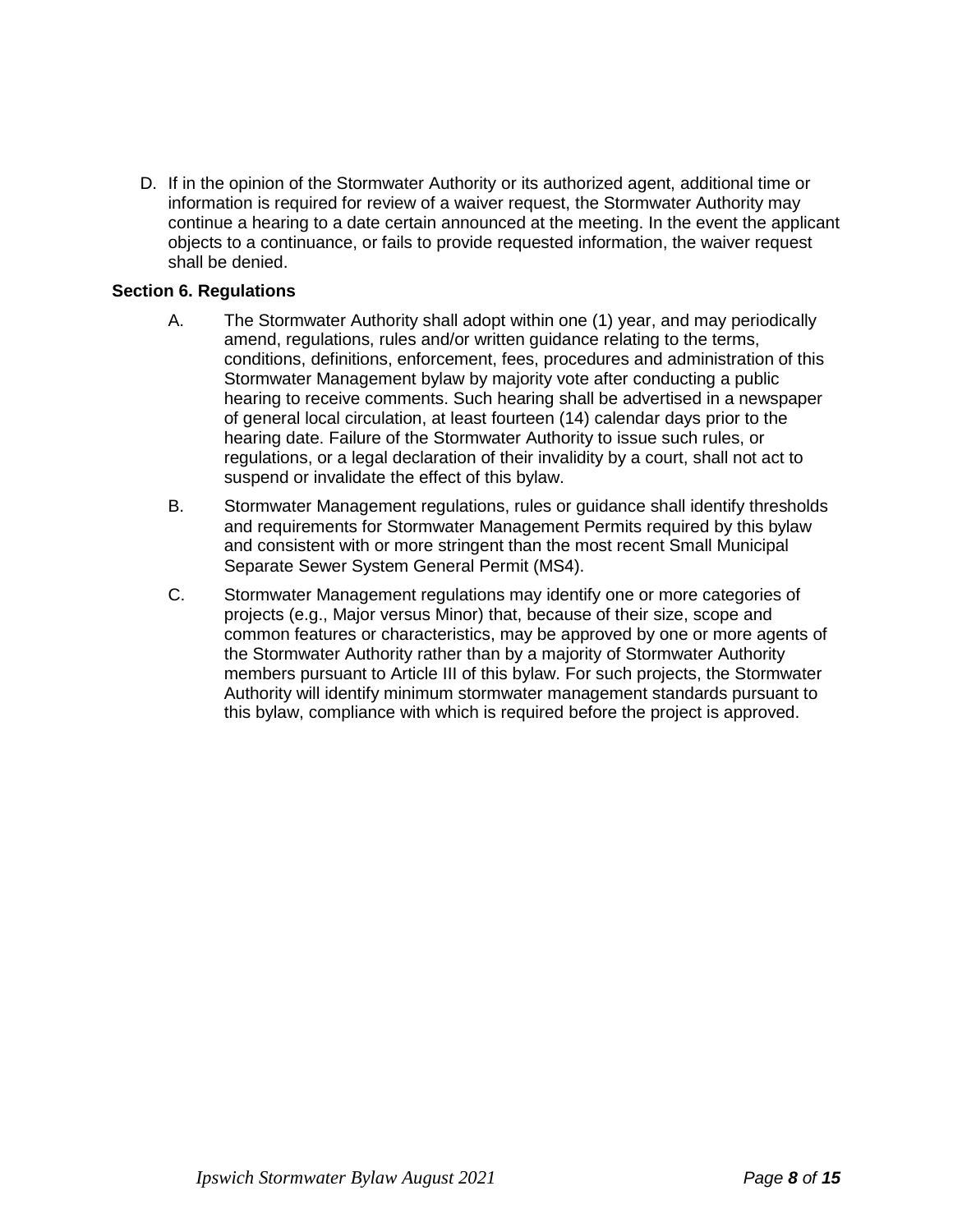#### **Section 7. Enforcement**

The Stormwater Authority or its authorized agent shall enforce this bylaw, and any associated regulations, orders, violation notices, and enforcement orders and may pursue all civil and criminal remedies for such violations.

- A. Criminal and Civil relief.
	- (1) Any person who violates the provisions of this bylaw, or any associated regulations, permit, notice, or order issued thereunder, may be subject to criminal penalties and prosecution in a court of competent jurisdiction and shall result in a criminal fine of not more than \$200. Each day or part thereof that such violation occurs or continues shall constitute a separate offense.
	- (2) The Stormwater Authority may seek injunctive relief in a court of competent jurisdiction restraining the person from activities which would create further violations or compelling the person to perform abatement or remediation of the violation.
- B. Orders.
	- (1) The Stormwater Authority or its authorized agent may issue a written order to enforce the provisions of this bylaw or any regulations thereunder, which may include:
		- (a) Elimination of illicit connections or discharges to the MS4;
		- (b) Elimination of discharges to the MS4 or, directly or indirectly, into a watercourse or into the Waters of the Commonwealth.
		- (c) Performance of monitoring, analyses, and reporting;
		- (d) Cessation of unlawful discharges, practices, or operations;
		- (e) Implementation of measures to minimize the discharge of pollutants until such time as the illicit connection or discharge shall be eliminated; and
		- (f) Remediation of contamination in connection therewith.
	- (2) If the Stormwater Authority determines that a person's failure to follow the requirements of a Stormwater Management Permit and the related Erosion and Sedimentation Control Plan, or Operations and Maintenance Plan or any other authorization issued pursuant to this bylaw or regulations issued hereunder, then the Authority may issue a written order to the person to remediate the noncompliance and/or any adverse impact caused by it, which may include:
		- (a) A requirement to cease and desist from the land-disturbing activity until there is compliance with the bylaw and provisions of the Stormwater Management Permit or other authorization;
		- (b) Maintenance, installation or performance of additional erosion and sediment control measures;
		- (c) Monitoring, analyses, and reporting
		- (d) Remediation of erosion and sedimentation resulting directly or indirectly from the land-disturbing activity; and/or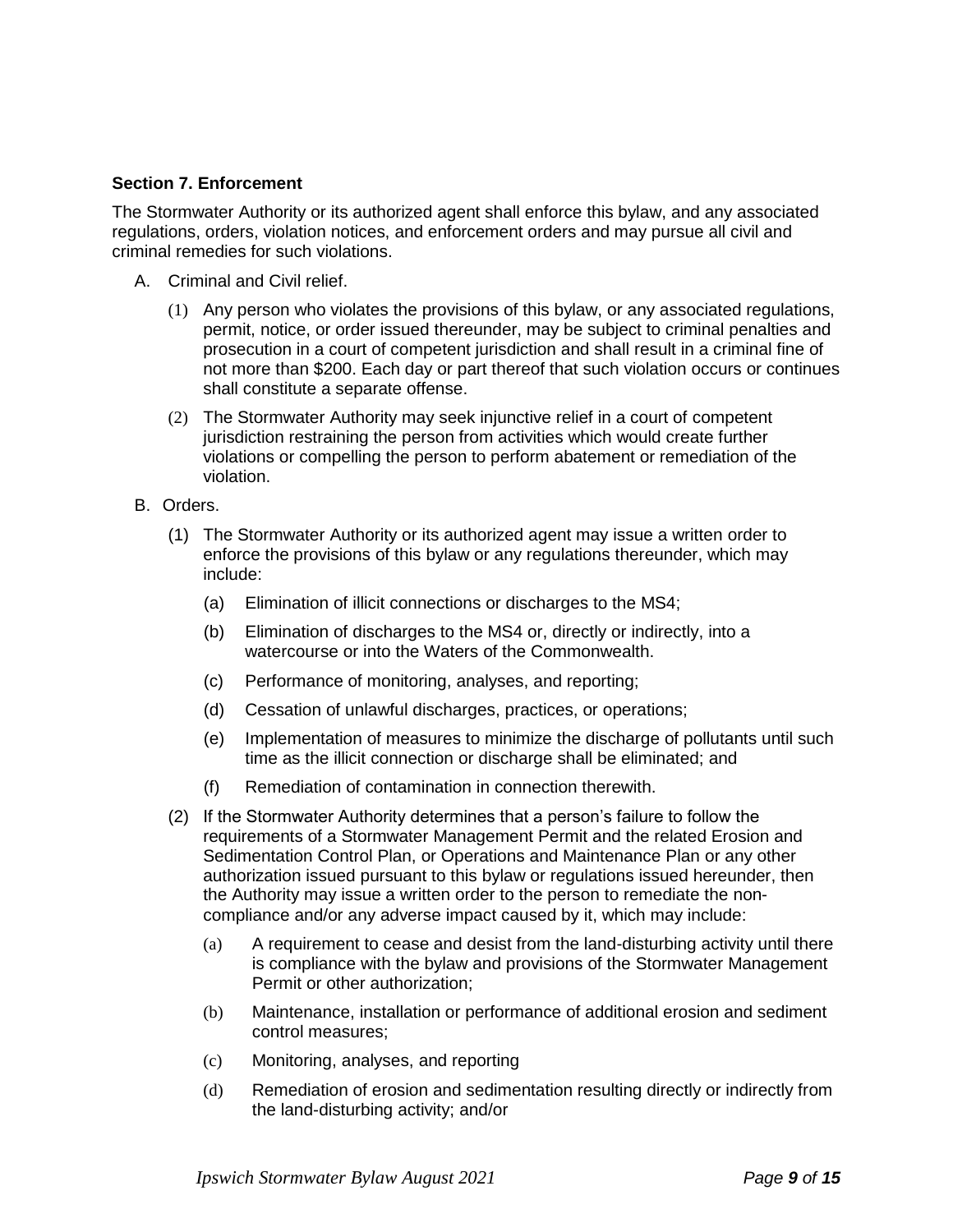- (e) A requirement to eliminate discharges, directly or indirectly, into a watercourse or into the waters of the Commonwealth.
- (3) If the Stormwater Authority or its authorized agent determines that abatement or remediation of contamination is required, the order shall set forth a deadline by which such abatement or remediation must be completed. Said order shall further provide that, should the violator or property owner fail to abate or perform remediation within the specified deadline, the Town of Ipswich may, at its option, undertake such work, and expenses thereof shall be charged to the violator.
- (4) Within 30 days after completing all measures necessary to abate the violation or to perform remediation, the violator and the property owner will be notified of the costs incurred by the Town of Ipswich, including administrative costs. The violator or property owner may file a written protest objecting to the amount or basis of costs with the Stormwater Authority within 30 days of receipt of the notification of the costs incurred. If the amount due is not received by the expiration of the time in which to file a protest or within 30 days following a decision of the Stormwater Authority affirming or reducing the costs, or from a final decision of a court of competent jurisdiction, the costs shall become a special assessment against the property owner and shall constitute a lien on the owner's property for the amount of said costs. Interest shall begin to accrue on any unpaid costs at the statutory rate provided in M.G.L. c. 59, § 57 after the 31st day at which the costs first become due.
- C. Noncriminal disposition. As an alternative to criminal prosecution or civil action, the Town of Ipswich may elect to utilize the noncriminal disposition procedure set forth in M.G.L. c. 40, § 21D and Ch. 325 of the General Bylaws of the Town of Ipswich, in which case the agent of the Stormwater Authority shall be the enforcing person. The penalty for the first violation shall \$50. The penalty for the second violation shall be \$100. The penalty for the third and subsequent violations shall be \$200. Each day or part thereof that such violation occurs or continues shall constitute a separate offense.
- D. Entry to perform duties under this bylaw. To the extent permitted by local, state or federal law, or if authorized by the owner or other party in control of the property, the Stormwater Authority, its agents, officers, and employees may enter upon privately owned property for the purpose of performing their duties under this bylaw and regulations and may make or cause to be made such examinations, surveys or sampling as the Stormwater Authority deems reasonably necessary.
- E. Appeals. The decisions or orders of the Stormwater Authority shall be final. Further relief shall be appealed to a court of competent jurisdiction.
- F. Remedies not exclusive. The remedies listed in this section are not exclusive of any other remedies available under any applicable federal, state or local law.

## **Section 8. Severability**

The provisions of this bylaw are hereby declared to be severable. If any provision, paragraph, sentence, or clause of this bylaw or the application thereof to any person, establishment, or circumstances shall be held invalid, such invalidity shall not affect the other provisions or application of this bylaw.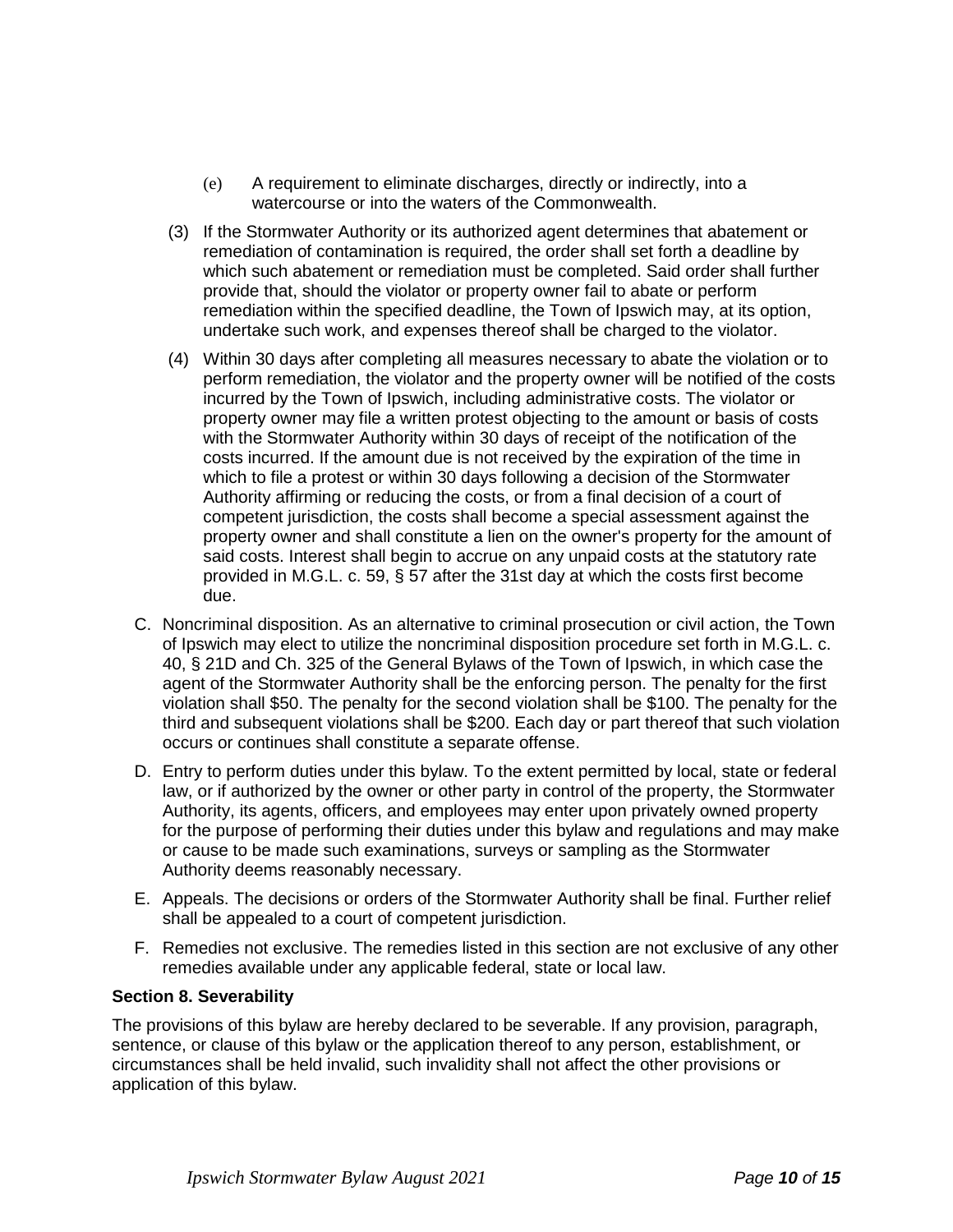## **ARTICLE II – DISCHARGES TO THE MUNICIPAL SEPARATE STORM SEWER SYSTEM AND TO WATERCOURSES OR WATERS OF THE COMMONWEALTH**

## **Section 1. Applicability**

Article II of this bylaw shall apply to all water generated on any developed or undeveloped lands and entering the municipally owned storm drainage system or entering, directly or indirectly, into a watercourse or waters of the Commonwealth, except as explicitly exempted in this bylaw or where the Stormwater Authority has issued a waiver in accordance with Article I § 5.

#### **Section 2. Prohibited activities; exemptions.**

- A. Illicit discharges. No person shall dump, discharge, spill, cause or allow to be discharged any pollutant or nonstormwater discharge into the municipal separate storm sewer system (MS4), onto an impervious surface directly connected to the MS4, or, directly or indirectly*,* into a watercourse or waters of the Commonwealth.
- B. Illicit connections. No person shall construct, use, allow, maintain or continue any illicit connection to the municipal storm drain system, regardless of whether the connection was permissible under applicable law, regulation or custom at the time of connection.
- C. Obstruction of municipal storm drain system. No person shall obstruct or interfere with the normal flow of stormwater into or out of the municipal storm drain system without prior consent from the Stormwater Authority.
- D. Exemptions.
	- (1) Discharge or flow resulting from fire-fighting activities;

(2) The following nonstormwater discharges or flows are exempt from the prohibitions of this section provided that the source is not a significant contributor of a pollutant to the municipal storm drain system or, directly or indirectly, to a watercourse or waters of the Commonwealth:

- (a) Waterline flushing;
- (b) Flow from potable water sources, with the exception of landscape irrigation and lawn watering, unless they are determined to be a significant source of pollutants;
- (c) Springs;
- (d) Natural flow from riparian habitats and wetlands;
- (e) Diverted stream flow;
- (f) Rising groundwater;
- (g) Uncontaminated groundwater infiltration as defined in 40 CFR 35.2005(20), or uncontaminated pumped groundwater (e.g. sump pump), provided that where a pump intake exists inside a structure, the operator seeks a permit for such discharge from the Stormwater Authority prior to discharge and thereafter discharges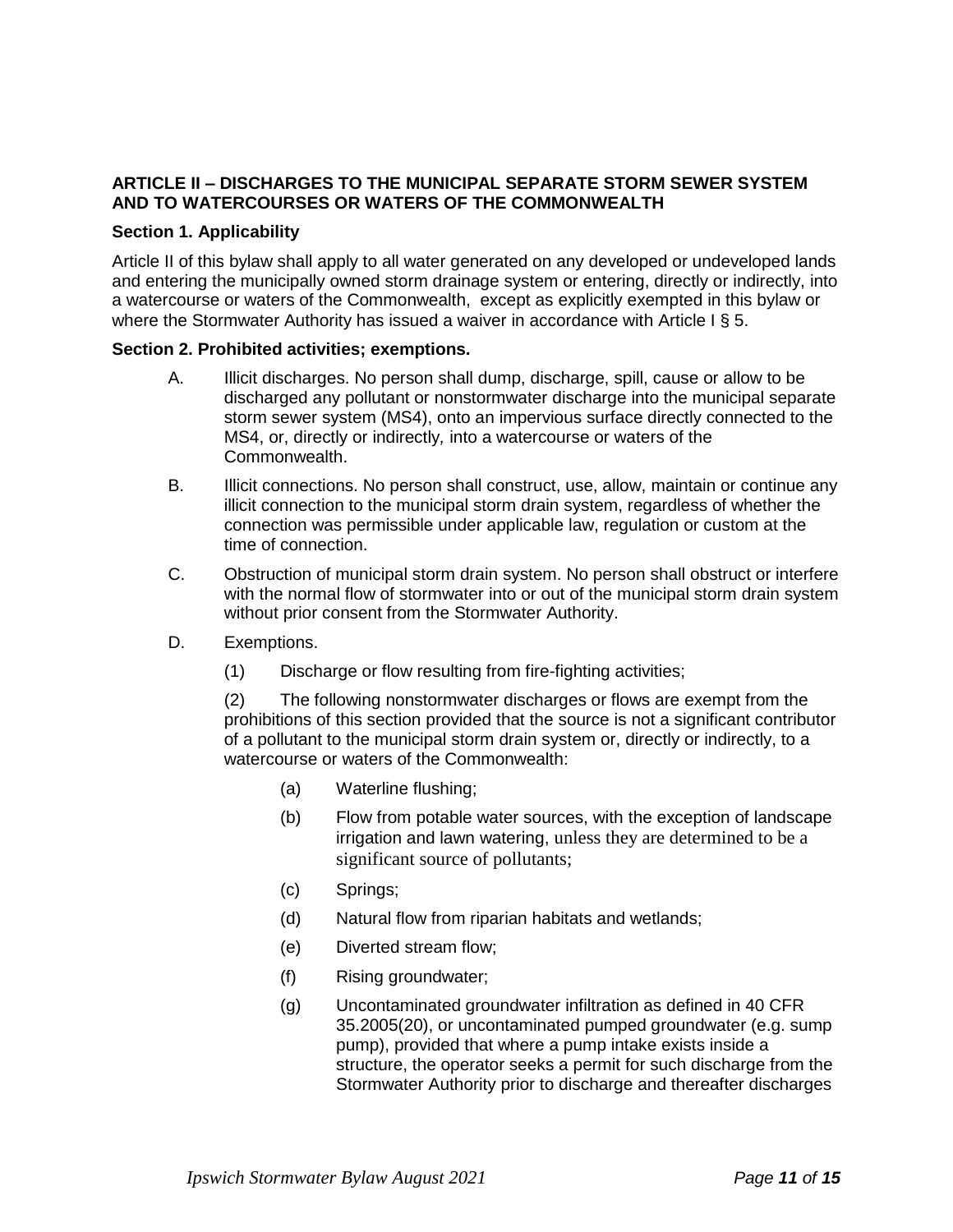in accordance with the requirements of the permit and applicable laws and regulations to be issued by the Stormwater Authority;

- (h) Water from exterior foundation drains, footing drains (not including active groundwater dewatering systems), crawl space pumps, or air-conditioning condensation;
- (i) Discharge from street sweeping;
- (j) Dye testing, provided verbal notification is given to the Stormwater Authority prior to the time of the test;
- (k) Nonstormwater discharge permitted under a NPDES permit, waiver, or waste discharge order held by the owner and administered under the authority of the United States Environmental Protection Agency, provided that the discharge is in full compliance with the requirements of the permit, waiver, or order and applicable laws and regulations; and
- (l) Discharge for which advanced written approval is received from the Stormwater Authority as necessary to protect public health, safety, welfare or the environment.

#### **Section 3. Additional Prohibited Pollutants**

- A. Pet Waste: Ipswich is subject to a Pathogen TMDL, and because dog feces are a major component of stormwater pollution, it shall be the duty of each person who owns, possesses, or controls a dog to remove and properly dispose of any feces left by the dog on any public or private property neither owned nor occupied by said person. It is prohibited to dispose of dog feces in any public or private storm drain, catch basin, wetland or water body or on any paved or impervious surface. However, this provision shall not be applicable to a person using a helping dog or other helping animal registered as such. Persons walking dogs must carry with them a device designed to properly dispose of dog feces including, but not limited to, a bag or "pooper scooper." For specific requirements and penalties for violations see § 109-8 of the General Bylaws of the Town of Ipswich.
- B. Pavement Sealers: Coal tar based driveway and pavement sealers have been identified as a primary source of poly-aromatic hydrocarbons affecting streams in developed areas. Poly-aromatic hydrocarbons are classified by the United States Environmental Protection Agency as a probable human carcinogen and are highly toxic to aquatic life. Asphalt-based driveway and pavement sealers contain low concentrations of poly-aromatic hydrocarbons. Therefore, application of coal tar based driveway and pavement sealers is prohibited for all paved areas directly connected to the MS4, a watercourse, or Waters of the Commonwealth.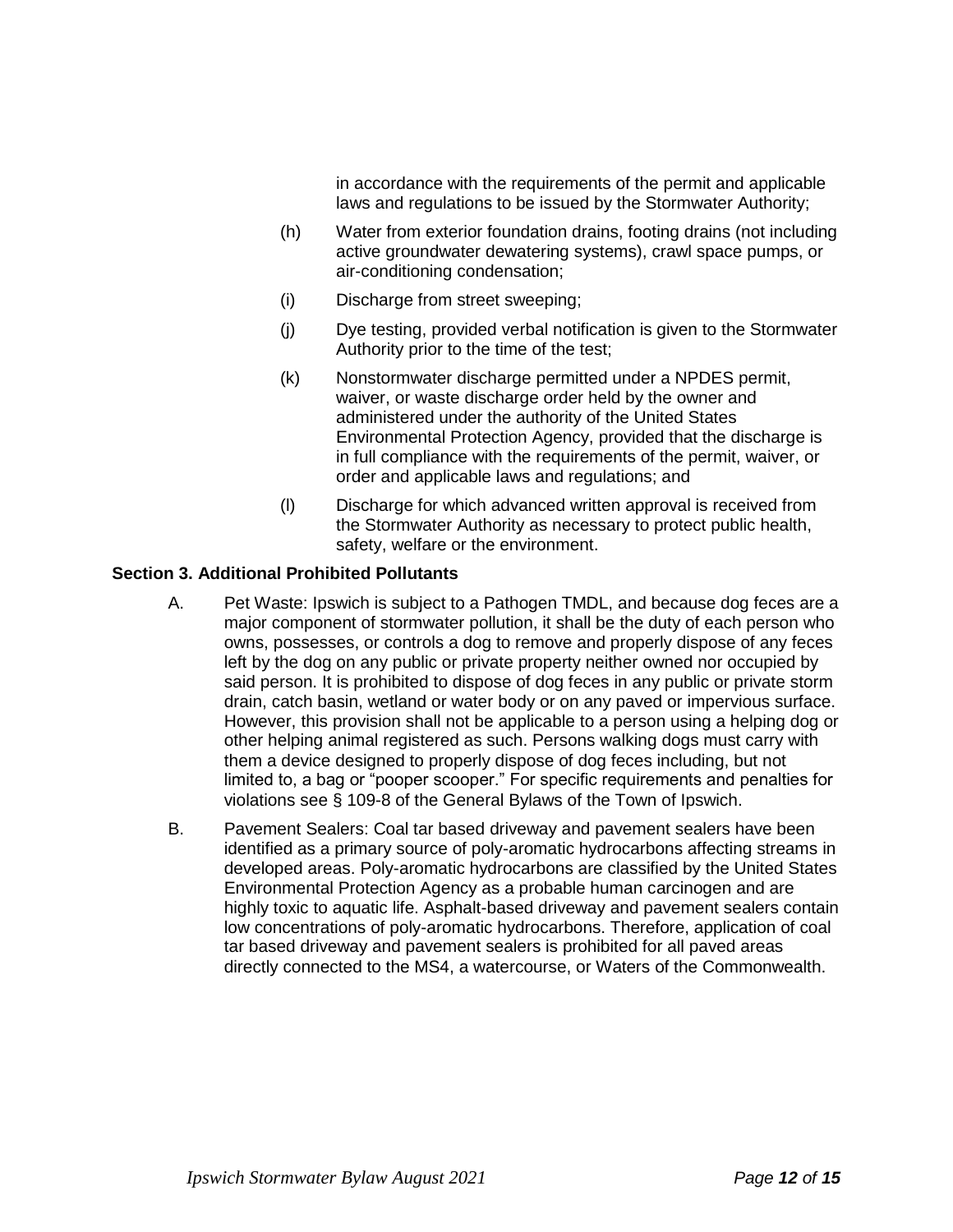## **Section 4. Emergency suspension of storm drainage system access**

The Stormwater Authority or its authorized agent may suspend municipal storm drain system access to any person or property without prior written notice when such suspension is necessary to stop an actual or threatened discharge of pollutants that presents imminent risk of harm to the public health, safety, welfare or the environment. In the event any person fails to comply with an emergency suspension order, the Stormwater Authority may take all reasonable steps to prevent or minimize harm to the public health, safety, welfare or the environment.

## **Section 5. Notification of spills**

Notwithstanding other requirements of local, state or federal law, as soon as a person responsible for a facility or operation, or responsible for emergency response for a facility or operation, has information of or suspects a release of materials at that facility or operation resulting in or which may result in discharge of pollutants to the municipal drainage system, watercourse, or Waters of the Commonwealth, the person shall take all necessary steps to ensure containment and cleanup of the release. In the event of a release of oil or hazardous materials, the person shall immediately notify the municipal fire and police departments. In the event of a release of nonhazardous material, the reporting person shall notify the authorized enforcement agency no later than the next business day. The reporting person shall provide to the Stormwater Authority written confirmation of all telephone, facsimile or in-person notifications within three business days thereafter. If the discharge of prohibited materials is from a commercial or industrial facility, the facility owner or operator of the facility shall retain on site a written record of the discharge and the actions taken to address it and prevent its recurrence. Such records shall be retained for at least three years.

## **Section 6. Transitional provisions**

Residential property owners shall have 60 days from the effective date of this bylaw to comply with its provisions provided good cause is shown for the failure to comply with the bylaw during that period.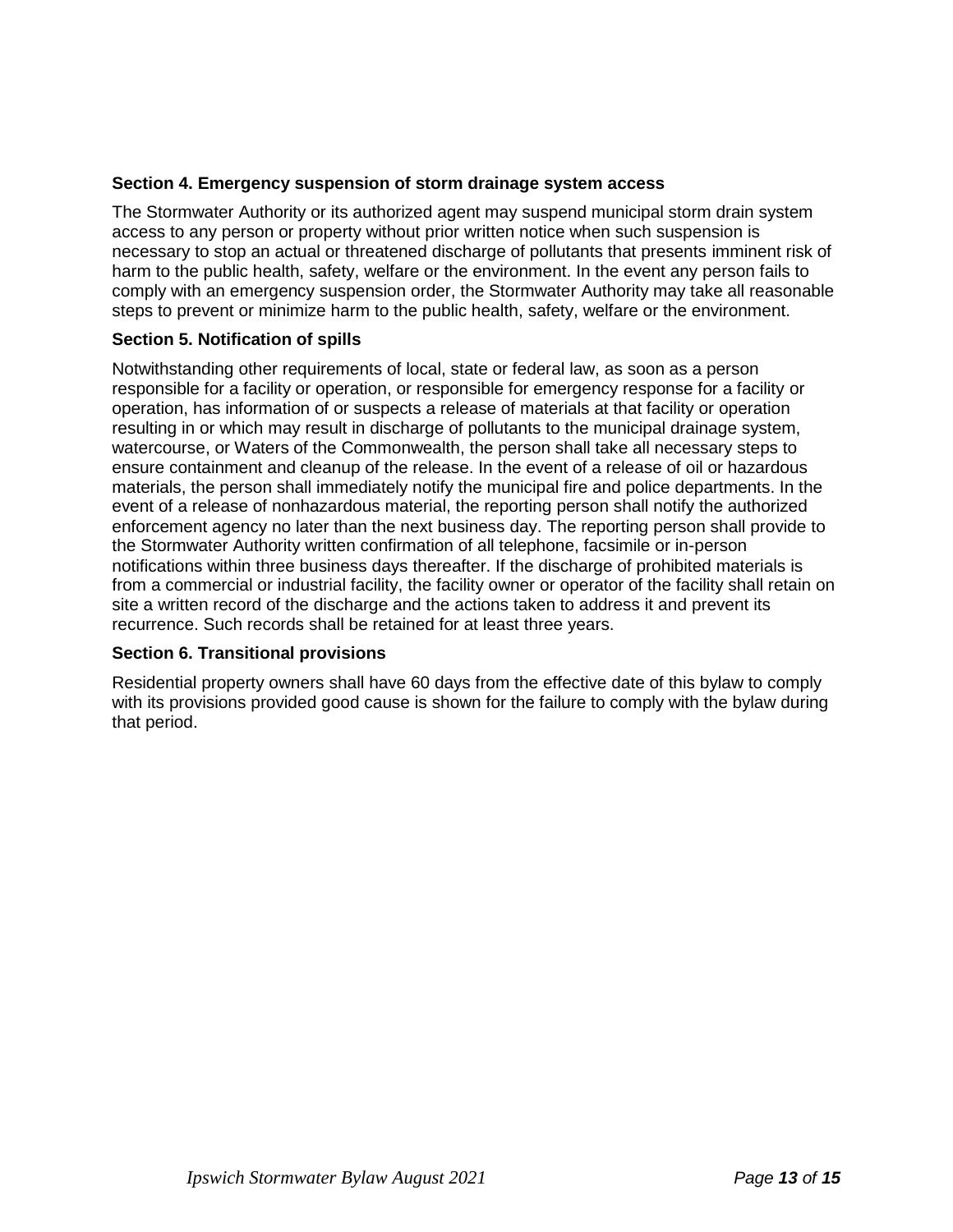## **ARTICLE III – STORMWATER MANAGEMENT AND LAND DISTURBANCE**

## **Section 1. Applicability**

No person may undertake a construction activity or land disturbance, including clearing, grading, excavation or redevelopment that will disturb equal to or greater than thresholds outlined in the Town of Ipswich Stormwater Regulations without an applicable permit as also outlined in the Stormwater Regulations.

Any person that fails to follow the requirements of an issued Stormwater Management Permit and the related Erosion and Sedimentation Control Plan, and Operations and Maintenance Plan, or any Permit issued under the Stormwater Management Regulations shall be in violation of the Ipswich Stormwater Bylaw.

#### **Section 2. Approval and/or Permit**

A Stormwater Management Permit must be obtained prior to the commencement of Land Disturbing Activity or Redevelopment based on thresholds established in the Stormwater Management Regulations. An applicant seeking an approval and/or permit shall file an appropriate application with the Stormwater Authority in a form and containing information as specified in this bylaw and in regulations adopted by the Stormwater Authority.

#### **Section 3. Consent to Entry onto Property**

An applicant consents to entry of Stormwater Authority or its authorized agents in or on the site to verify the information in the application and to inspect for compliance with Review or Permit conditions.

#### **Section 4. Inspection and Site Supervision**

The Stormwater Authority or its designated agent shall make inspections as outlined in the Stormwater Management Regulations to verify and document compliance with the Stormwater Management Permit.

#### **Section 5. Compliance with the provisions of EPAs General Permit for MS4s in Massachusetts**

This bylaw and its related Stormwater Management Regulations shall be implemented in accordance with the requirements of United States Environmental Protection Agency's most recent Massachusetts Small Municipal Separate Storm Sewer System (MS4s) General Permit relating to illicit connections and discharges, construction site runoff, and post-construction stormwater management, as well as the Massachusetts Wetlands Management Act. The Stormwater Authority may establish additional requirements by regulation to further the purposes and objectives of this bylaw so long as they are not less stringent than those in the MS4 General Permit for Massachusetts.